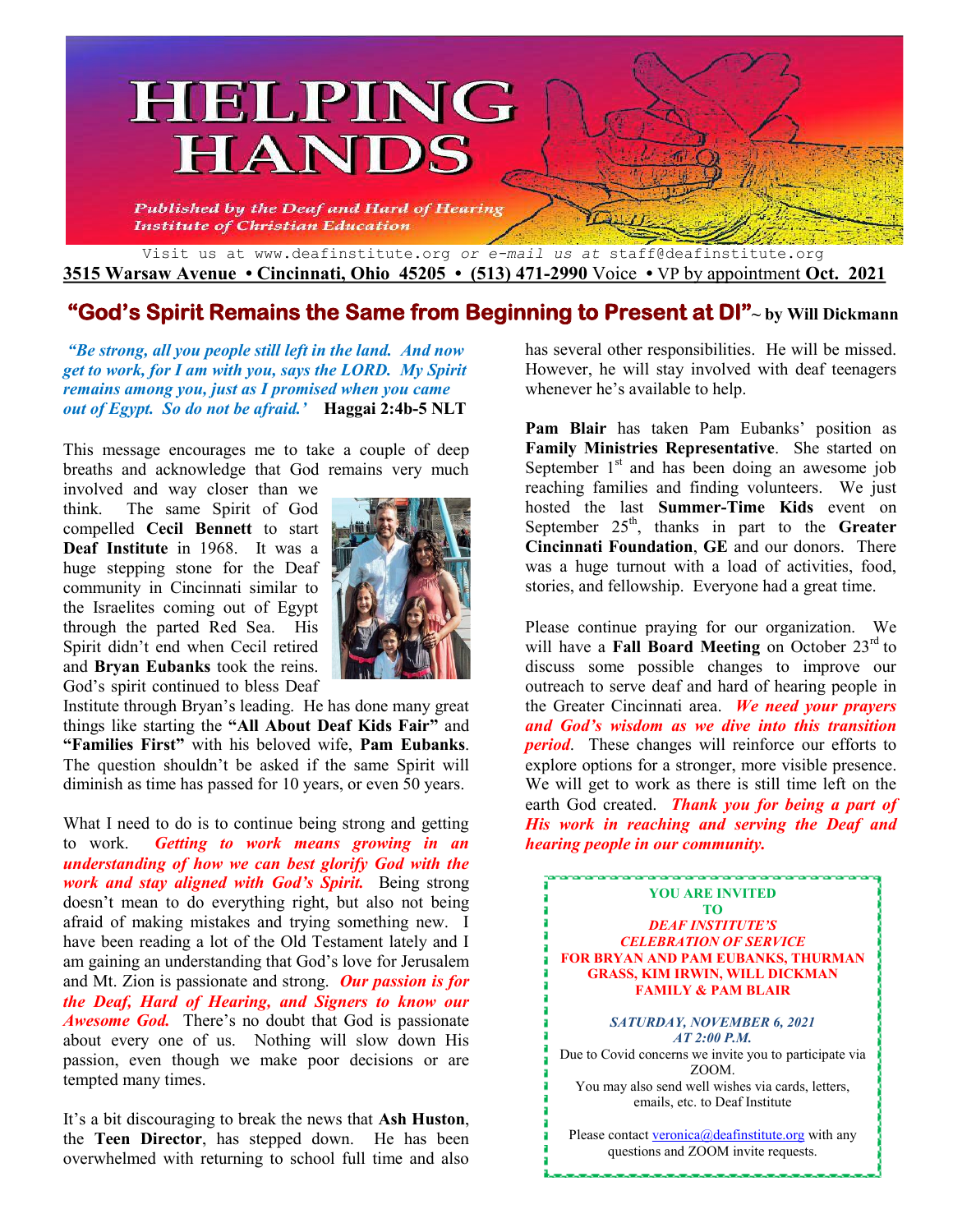

### **"Meet the New Pam! Pam!"**  by Pam Blair

Hello! I'm **Pam Blair**, and I am the **new Family Ministry Representative***. I am blessed to be the wife to Chris Blair, my partner and cheerleader. to partner* He's a wonderful strong Christian man and I love that we get to share this journey doing ministry together. I am also the momma to 7 kiddos. Three

of our kids were born to us, and 4 of our kiddos God brought to us through adoption. All 7 are cherished and dearly loved. **They are Courtney (28, with husband Matt, and grandson, Noah), Cailey (26 with husband Nick), Joshua (20), Joanna (20), Danny (18), Nate (17) and Laney Grace (7)**. that we get to share this journey doing ministry<br>together. I am also the momma to 7 kiddos. Three<br>of our kids were born to<br>us, and 4 of our kiddos<br>God brought to us through<br>adoption. All 7 are<br>cherished and dearly<br>loved. T

Last, (maybe, most importantly!) I get to be

Gramsie to the sweetest little 19-month-old boy! My grandson Noah lives with his parents way too far away, in California, where his daddy serves in the military and his momma serves their family and ministers to other military wives and moms. Yes, I LOVE being a grandma, and I'll gladly pull out the grandma card, and show you lots of adorable pictures whenever given the opportunity! My grandson Noah lives with his parents way too far away, in California, where his daddy serves in the military and his momma serves their family and ministers to other military wives and moms. Yes, I LOVE being a grandma,

**Our journey with Deaf Institute started over 12 years ago** as we were preparing to bring home our daughter, Joanna. We knew she was Hard of Hearing. We saw Bryan and Pam Eubanks at a **North American Christian Convention (NACC)** and reached out to them for help. At the time, we *had absolutely no idea how Deaf Institute* 

### *would come to be such a significant part of our lives.*

We had no idea the how our family would change and end up looking completely different than we had originally thought! Chris and I have come to love and respect the **Deaf Culture**. We have **learned to advocate for our kids and we continue to try to improve our own ASL skills. ASL skills.**e had no idea the how our family would change<br>d end up looking completely different than we<br>d originally thought! Chris and I have come to

After Joanna came home, she gravitated toward Deaf Culture and **ASL** quickly became her heart language. *We had to advocate and fight hard for Joanna to get the services that she needed early on.* DI was very instrumental in helping us walk on. DI was very instrumental in helping us walk that path. Since that time, we have added Nate

> and Laney to our family. Both are profoundly deaf, and severely language deprived. Laney to our family.<br>
> h are profoundly deaf,<br>
> severely language<br>
> rived.

> Pictured left to right: Joshua, Pam, Laney Grace, Danny, Nate, Joshua, Pam, Laney<br>Grace, Danny, Nate,<br>Cailey, Matt, Courtney, Noah, Chris, Joanna, Nick Chris, Nick

> It's through these years of mentoring with Pam Eubanks, that I started volunteering, and naturally, encouraging

naturally, encouraging<br>other moms who also find themselves on a similar journey. Through the years God has used my **own family to teach me about Deaf people. I have come to love Deaf Culture.** 

I have developed a real heart for these strong I have developed a real heart for these strong<br>people who have overcome obstacles and still push on. **My heart aches knowing that less that**  push on. My heart aches knowing that less that **2% of Deaf people know Jesus!** This pulls at my heartstrings, and I know we must respond to this urgent need.

I am honored to take this role of Family **Ministry Representative with Deaf Institute** . I am eager to serve families with Deaf members by am eager to serve families with Deaf members by loving, connecting, encouraging, supporting and pointing the way to Jesus.

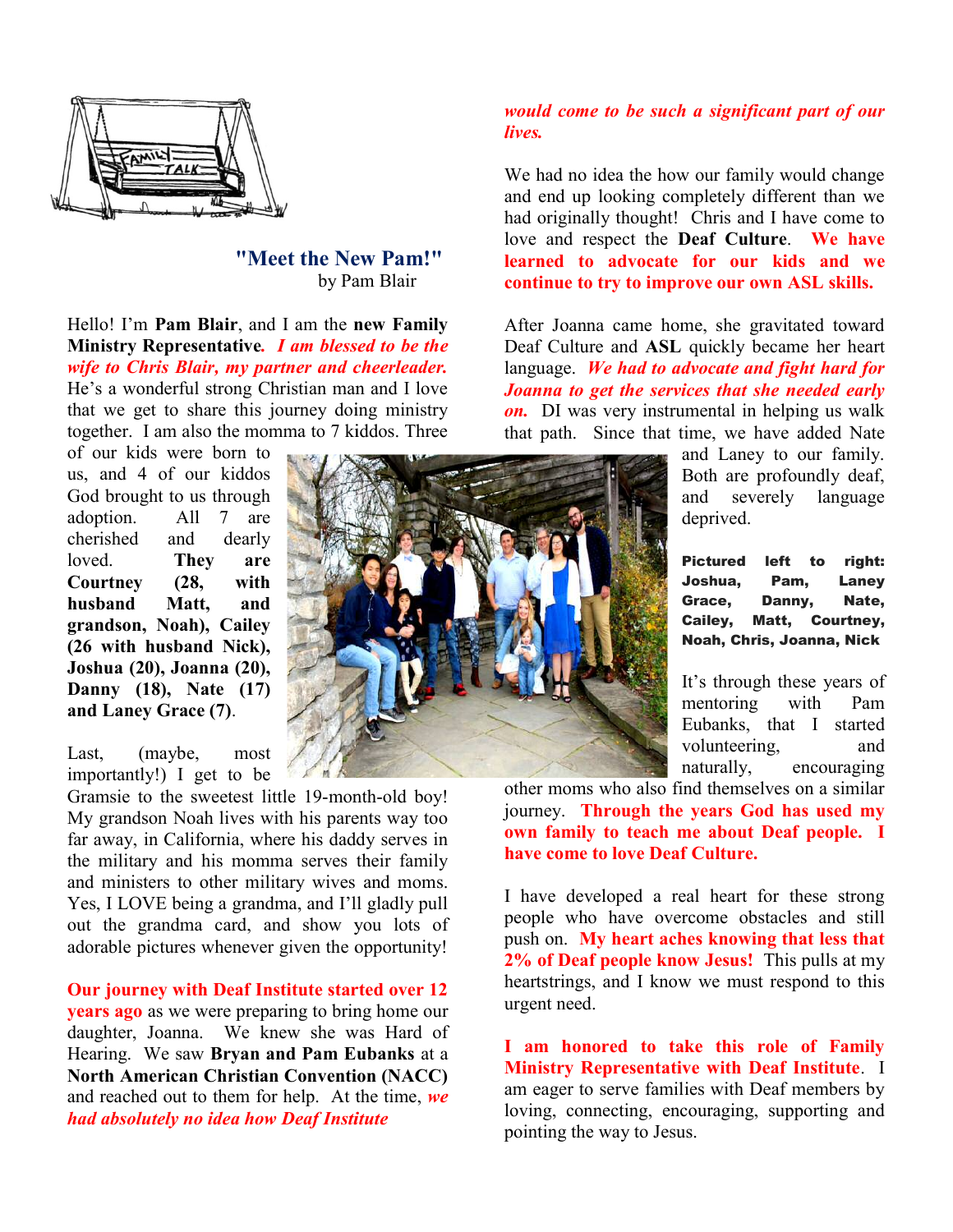# We have Exciting News!

# **Deaf Institute Welcome es Two New Advisors to the B Board: Gail Maue and Jessica Sny nyder**

**Gail Maue** is thrilled and honored to join the **Deaf Institute** as an advisor to the board. Since she first started working with the Deaf Institute at Christian



camps, while still in high school, her love for the ministry and its work has stayed fresh in her heart throughout the years. te as an advisor to the board. Since she first<br>working with the Deaf Institute at Christian<br>camps, while still in high<br>school, her love for the<br>ministry and its work has<br>stayed fresh in her heart<br>throughout the years.<br>Afte

After her graduation from **Cincinnati Bible College (CCU)** and then the **University of Cincinnati of Cincinnati**

with her Master's degree in Education of the Deaf, Gail has been devoted to the Deaf community interpreting in theatre, legal, government and with her Master's degree in Education of the Deaf,<br>Gail has been devoted to the Deaf community<br>interpreting in theatre, legal, government and<br>medical settings, as well as video relay and teaching interpreters and students at **Cincinnati State College** and the University of Cincinnati. She has also enjoyed years of interpreting and volunteering with the **National Christian Christian Convention of the Deaf (NCCD)** since its beginning.

Having been raised in Holmes County, Ohio, where her parents still reside, Gail enjoys frequent visits to the family farm and prioritizes travel across the US and across the seas with her husband and three very active sons (all in their 20s) and one daughter-in-law. When time allows, she enjoys a good DIY project, among which most projects gear toward the most wonderful time of the year, in her opinion, Christmas! Having been raised in Holmes County, Ohio,<br>where her parents still reside, Gail enjoys frequent<br>visits to the family farm and prioritizes travel n-law. When time allows, she enjoys a<br>project, among which most projects gear<br>most wonderful time of the year, in her

**Jessica Snyder** grew up in West Chester, Ohio. She West Chester, Ohio. She<br>became interested in ASL when taking it as a language at Lakota West High School.<br>Gwen Trujillo, her Deaf Gwen Trujillo, her Deaf teacher, inspired her to pursue<br>interpreting and teaching. interpreting and teaching. Jessica went on to graduate Jessica



from Cincinnati State and Cincinnati Christian University with a focus on interpreting and Deaf ministry. Jessica worked as an educational interpreter for several years while she completed from Cincinnati State and Cincinnati Christian<br>University with a focus on interpreting and Deaf<br>ministry. Jessica worked as an educational<br>interpreter for several years while she completed<br>her education degree from The Col Saint Joseph. She currently teaches ASL at Lakota East High School. In her free time Jessica enjoys spending time with her nephews, baking, crafting spending time with her nephews, baking, crafting<br>and hiking. Jessica has a heart for the Lord and the Deaf community. She has volunteered with the Deaf Institute for several years, helping with the Deaf Kids Fair and summer reading programs. Deaf Kids Fair and summer reading programs.<br>She is honored to now serve as a board advisor for the Deaf Institute.

**We are truly thankful for Gail and Jessica for their heart for the Deaf Community and their willingness to join our Board as an Advi** thankful for Gail and Jessica for their<br>Deaf Community and their willingness<br>oin our Board as an Advisor.

### *Memorial Gifts*

In Memory of *Jean Ball* Bryan & Pam Eubanks

In Memory of *Dale Berninger* Bryan & Pam Eubanks

In Memory of *Perry Bosso Bosso* Bryan & Pam Eubanks

In Memory of *Linda Norris Linda*  Bryan & Pam Eubanks

In Memory of *Mary Del Riddle* Bryan & Pam Eubanks

In Memory of *Donald Sellers* Bryan & Pam Eubanks